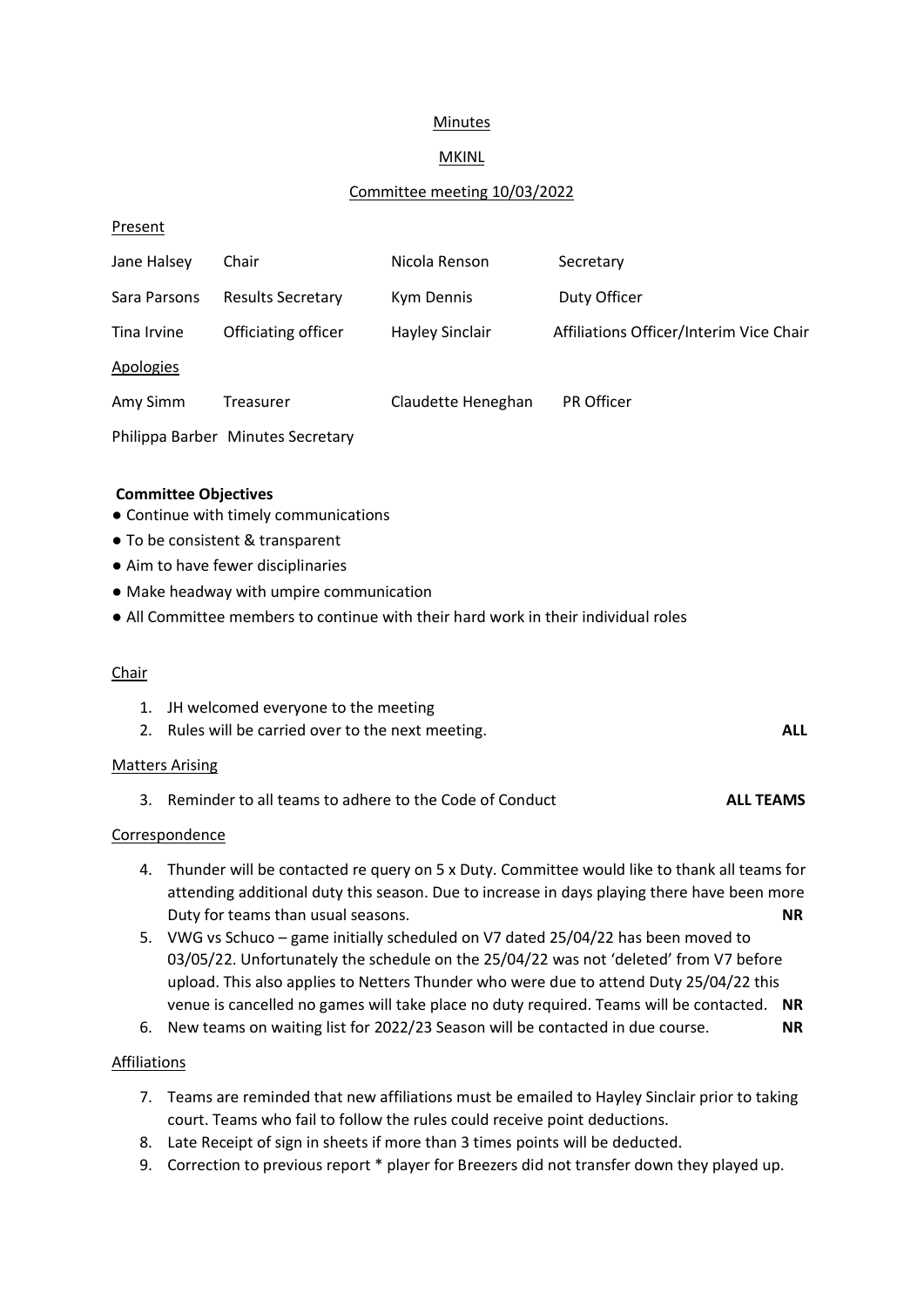Played up:

| <b>INITIALS</b>                                        | <b>DATE</b> | <b>PLAYED FROM</b>     | <b>PLAYED UP TO</b>      | <b>INFO</b>     |
|--------------------------------------------------------|-------------|------------------------|--------------------------|-----------------|
|                                                        |             | <b>CHELBRIDGE</b>      |                          |                 |
| LН                                                     | 01/03/2022  | <b>ROCKETS</b>         | <b>CHELBRIDGE FLYERS</b> |                 |
|                                                        |             | <b>CHELBRIDGE</b>      |                          |                 |
| <b>WD</b>                                              | 01/03/2022  | <b>ROCKETS</b>         | <b>CHELBRIDGE FLYERS</b> |                 |
| CC                                                     | 01/03/2022  | <b>QUANTUM TITANS</b>  | <b>MK BALLERS</b>        |                 |
| LF                                                     | 08/03/2022  | <b>BRACKLEY EAGLES</b> | <b>BRACKLEY FALCONS</b>  | PU <sub>2</sub> |
| BJ                                                     | 08/03/2022  | <b>BRACKLEY EAGLES</b> | <b>BRACKLEY FALCONS</b>  | PU <sub>2</sub> |
| that a back of the family because after the shape star |             |                        |                          |                 |

Late receive for player sign in sheets:

|                      | <b>NUMBER OF TIMES</b> |                       |                 |
|----------------------|------------------------|-----------------------|-----------------|
| <b>TEAM</b>          | <b>LATE</b>            | <b>DUE</b>            | <b>RECEIVED</b> |
| <b>PANTHERS ONYX</b> |                        | 08/03/2022 09/03/2022 |                 |
| <b>SAPPHIRES</b>     |                        | 08/03/2022 09/03/2022 |                 |

### **Umpiring**

NO REPORT RECEIVED

| 10. Discussions on Umpiring ongoing. |  |
|--------------------------------------|--|
|--------------------------------------|--|

11. Support to be offered as required. **TI**

### Duty

- 12. 14/02/22 OAKGROVE non supply of umpire points will be deducted to offending team in line with MKINL Rules. **SP**
- 13. 15/02/22 Bletchley LC incident noted 7 discussed re basketball players impacting on league games, Venue to be contacted. **AS**
- 14. 15/02/22 Hazeley Duty noted player possible playing down infringing on rules. No issue here as no player played down to Onyx, all players on court are affiliated to correct team in line with rules, no further action required.
- 15. 28/02/22 Hazeley No Duty team arrived, points will be deducted according to MKINL Rules, Games cancelled are to be Re-scheduled. **SP/CH**
- 16. Teams are reminded again that filming permission is to be obtained in advance from the Committee & all teams / umpires / Duty in attendance at venue.
- 17. Teams are reminded that the rule of 12 per team including players / coaches / spectators is still in place, please do not turn up hoping to bend the rules. Umpires & Duty have every right to dismiss people who are over the 12 max per team. Captains please ensure your teams are aware of the rules. **ALL**

### PR

Nothing to report – all up to date.

### **Results**

**18.** Results are up to date. **SP**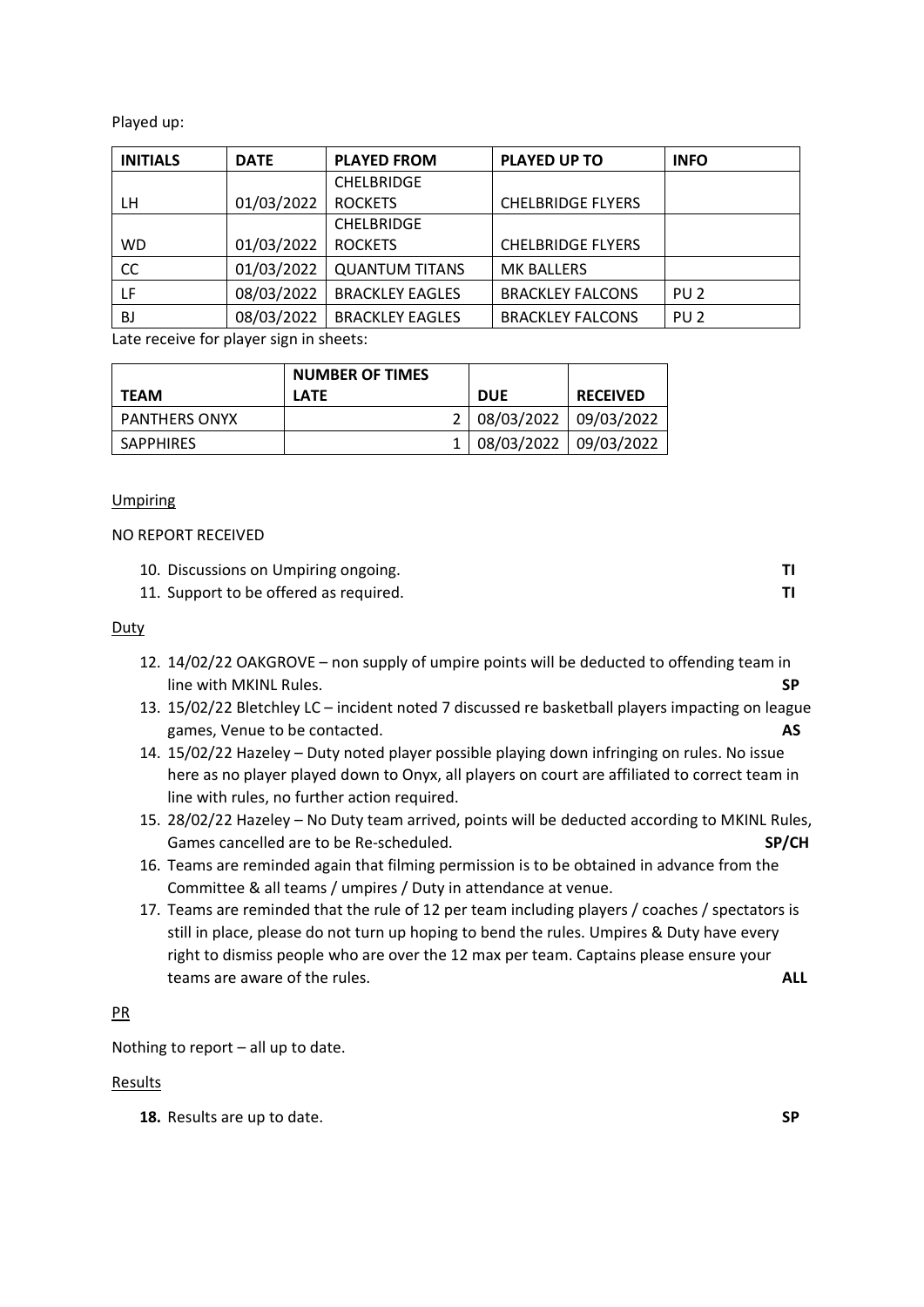#### **Fixtures**

| 19. Bletchley College Cancellation 12/04/2022 - on Facebook. Teams to be notified | NR. |
|-----------------------------------------------------------------------------------|-----|
|                                                                                   |     |

### **Treasury**

- 20. AS to inform teams who are outstanding. Ongoing. **AS**
- 21. Bursary forms have been sent. Additional evidence required. **AS/JH**
- 22. CH to review costs for materials & equipment required for Duty and pass onto AS. Carried over. **CH/AS**
- 23. Payments for invoices are up to date.

#### Venues

24. Oakgrove and Bletchley College cancelled from last match onwards

DATE OF NEXT MEETING: Thursday 14<sup>th</sup> April 2022

| Points of Action to be noted |                                                                                    |  |
|------------------------------|------------------------------------------------------------------------------------|--|
|                              | 11/10/2021   Review the new players that are looking for teams to play with during |  |
|                              | season and the teams that are requesting details of new players and                |  |
|                              | monitor. Not all players are finding teams and vice versa. Monitor for start       |  |
|                              | of 2022/23 season                                                                  |  |
| 13/01/2022                   | Court fees for Winter Season 2022/2023 to be reviewed prior to AGM                 |  |
| 10/03/2022                   | Date for Rules Forum to be arranged                                                |  |